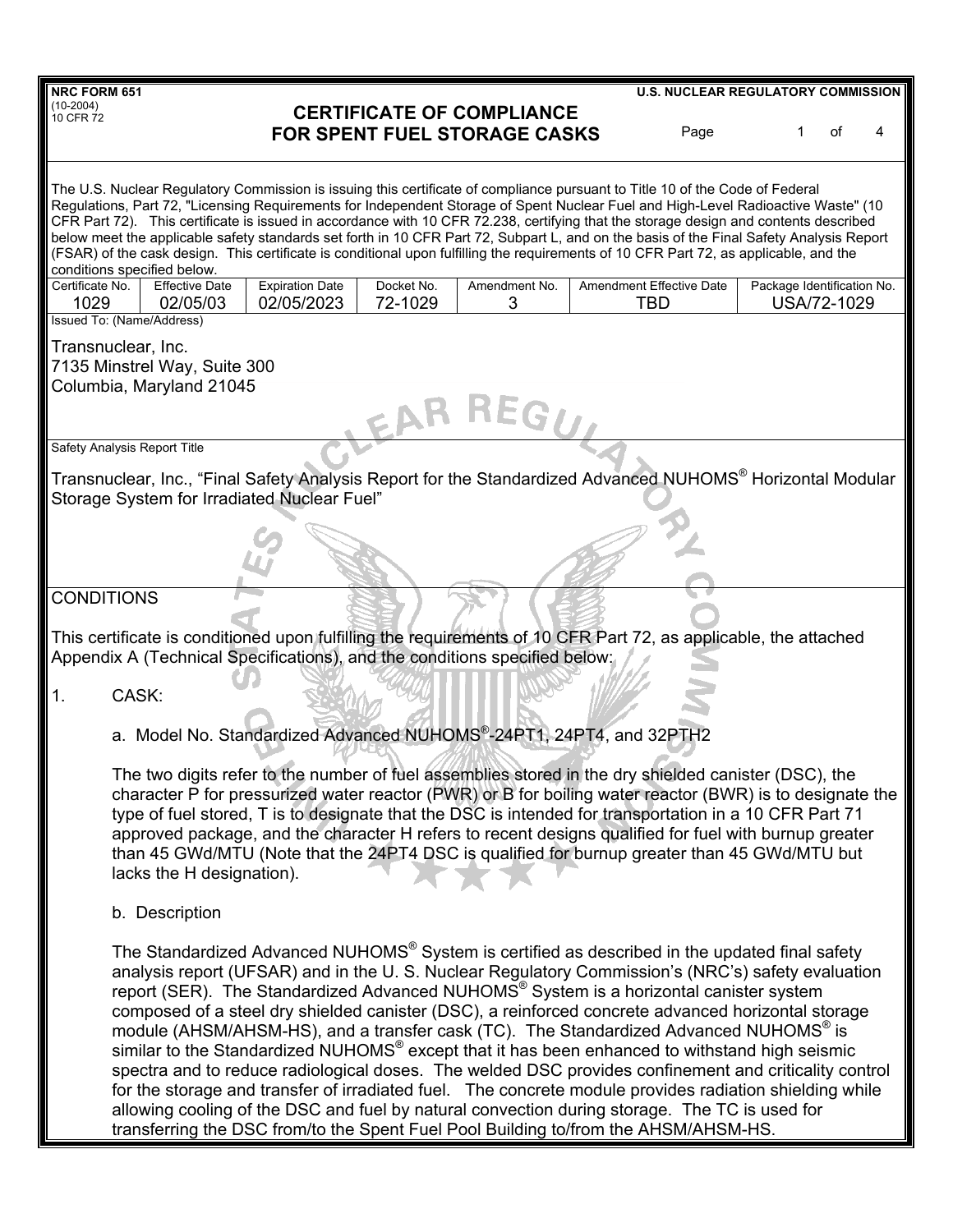| NRC FORM 651A            |                                                                                                                                                                                                                                                                                                                                                                                                                                                                                                                                                                                                                                                                                                                                                                                                                                                            | <b>U.S. NUCLEAR REGULATORY COMMISSION</b> |         |  |
|--------------------------|------------------------------------------------------------------------------------------------------------------------------------------------------------------------------------------------------------------------------------------------------------------------------------------------------------------------------------------------------------------------------------------------------------------------------------------------------------------------------------------------------------------------------------------------------------------------------------------------------------------------------------------------------------------------------------------------------------------------------------------------------------------------------------------------------------------------------------------------------------|-------------------------------------------|---------|--|
| $(10-2004)$<br>10 CFR 72 | <b>CERTIFICATE OF COMPLIANCE</b>                                                                                                                                                                                                                                                                                                                                                                                                                                                                                                                                                                                                                                                                                                                                                                                                                           | Certificate No.                           | 1029    |  |
|                          | FOR SPENT FUEL STORAGE CASKS                                                                                                                                                                                                                                                                                                                                                                                                                                                                                                                                                                                                                                                                                                                                                                                                                               | Amendment No.                             | 3       |  |
|                          | <b>Supplemental Sheet</b>                                                                                                                                                                                                                                                                                                                                                                                                                                                                                                                                                                                                                                                                                                                                                                                                                                  | $\overline{2}$<br>Page                    | of<br>4 |  |
| 1.b.                     | Description (continued)                                                                                                                                                                                                                                                                                                                                                                                                                                                                                                                                                                                                                                                                                                                                                                                                                                    |                                           |         |  |
|                          | The principal component subassemblies of the DSC are the shell with integral bottom cover plate<br>and shield plug, top shield plug, top cover plate, and basket assembly. The shell length is fuel-<br>specific. The internal basket assembly for the 24PT1 and 24PT4 DSCs is composed of guide<br>sleeves, support rods, and spacer disks. This assembly is designed to hold 24 PWR fuel<br>assemblies. For the 32PTH2 DSC, the basket assembly consists of welded plates and tubes that<br>make up a grid of fuel compartments supported by basket rails, designed to accommodate 32 PWR<br>assemblies.                                                                                                                                                                                                                                                 |                                           |         |  |
|                          | The basket assembly aids in the insertion of the fuel assemblies, enhances subcriticality during<br>loading operations, and provides structural support during a hypothetical drop accident. The DSC is<br>designed to slide from the transfer cask into the AHSM/AHSM-HS and back without undue galling,<br>scratching, gouging, or other damage to the sliding surfaces.                                                                                                                                                                                                                                                                                                                                                                                                                                                                                 |                                           |         |  |
|                          | The AHSMs/AHSM-HSs are reinforced concrete units with penetrations for air flow, and is<br>designed to store 24PT1 and 24PT4 DSCs with up to 24.0 kW decay heat. The AHSM-HS is an<br>enhanced version of the AHSM, designed to store a 32PTH2 DSC with up to 37.2 kW decay heat.<br>The penetrations are protected from debris intrusions by wire mesh screens during storage<br>operation. The DSC Support Structure, a structural steel frame with rails, is installed within the<br>AHSM/AHSM-HS module to provide for sliding the DSC in and out of the AHSM/AHSM-HS and to<br>support the DSC within the AHSM/AHSM-HS, AHSMs/ASHM-HSs are arranged in arrays to<br>minimize space and maximize self-shielding. Adjacent AHSMs/ASHM-HSs are keyed and tied to<br>provide maximum resistance to environmental conditions including high seismic loads. |                                           |         |  |
|                          | The TC is used for transfer operations within the Spent Fuel Pool Building and for transfer<br>operations to/from the AHSM/AHSM-HS. The TC is a cylindrical vessel with a bottom end closure<br>assembly and a bolted top cover plate. Two upper lifting trunnions are located near the top of the<br>cask for downending/uprighting and lifting of the cask in the Spent Fuel Pool Building. The lower<br>trunnions, located near the base of the cask, serve as the axis of rotation during<br>downending/uprighting operations and as supports during transport to/from the independent spent<br>fuel storage installation (ISFSI).                                                                                                                                                                                                                     |                                           |         |  |
|                          | With the exception of the TC, fuel transfer and auxiliary equipment necessary for ISFSI operations are<br>not included as part of the Standardized Advanced NUHOMS® System referenced in this certificate of<br>compliance (CoC). Such site-specific equipment may include, but is not limited to, special lifting<br>devices, the transfer trailer, and the skid positioning system                                                                                                                                                                                                                                                                                                                                                                                                                                                                       |                                           |         |  |
|                          | c. Drawings                                                                                                                                                                                                                                                                                                                                                                                                                                                                                                                                                                                                                                                                                                                                                                                                                                                |                                           |         |  |
|                          | The drawings for the Standardized Advanced NUHOMS® System are contained in Sections 1, A.1, and<br>B.1 of the UFSAR.                                                                                                                                                                                                                                                                                                                                                                                                                                                                                                                                                                                                                                                                                                                                       |                                           |         |  |
|                          | d. Basic Components                                                                                                                                                                                                                                                                                                                                                                                                                                                                                                                                                                                                                                                                                                                                                                                                                                        |                                           |         |  |

The basic components of the Standardized Advanced NUHOMS<sup>®</sup> System that are important to safety are the DSC, AHSM/AHSM-HS, and TC. These components are described in Sections 2.5, A.2.5, and B.2.5, Tables 2.5-1, A.2.5-1 and B.2.5-1 of the UFSAR.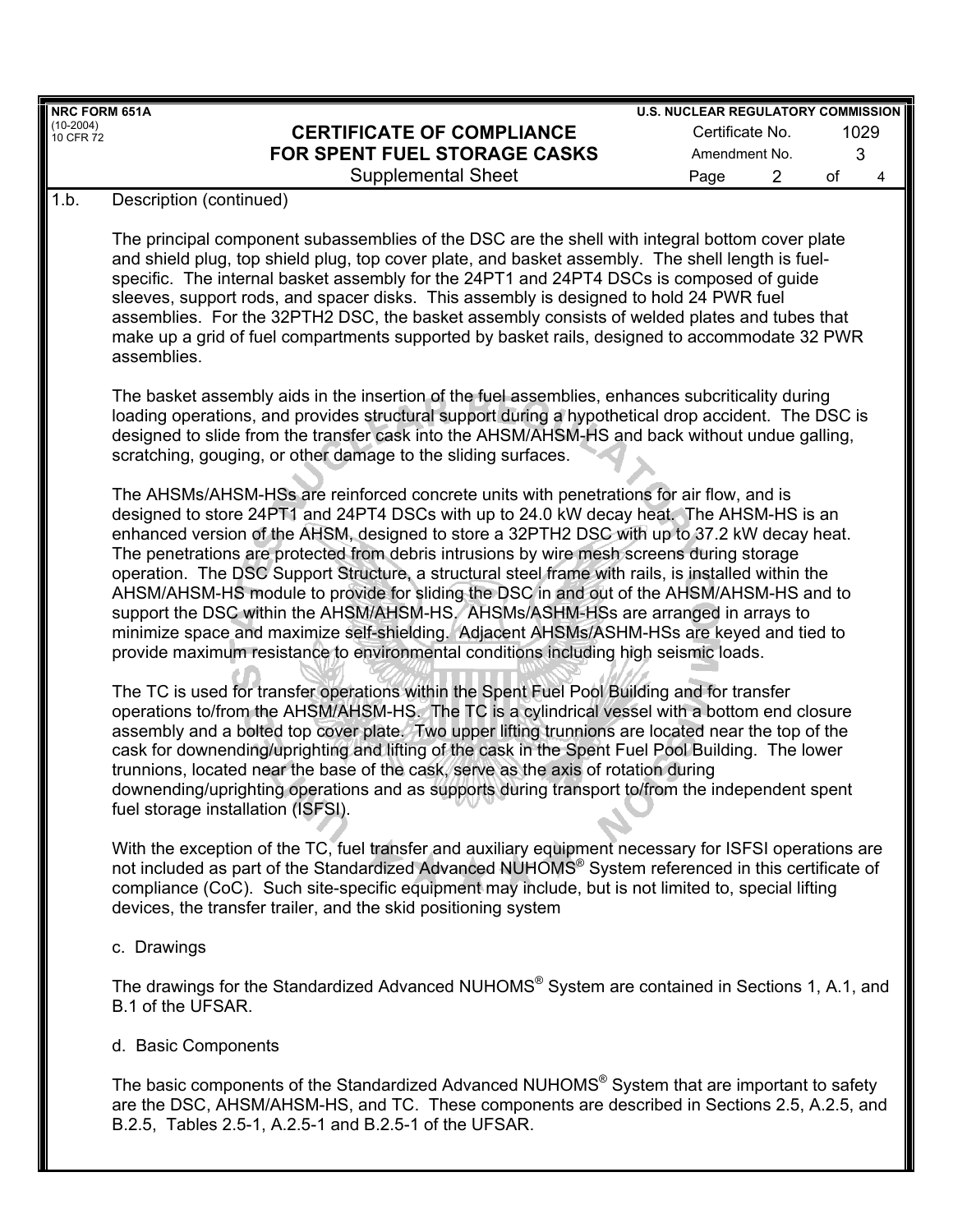| <b>NRC FORM 651A</b>   |                                                                                                                                                                                                                                                                                                                                                                                                                                                                                                                            | <b>U.S. NUCLEAR REGULATORY COMMISSION</b> |   |    |      |
|------------------------|----------------------------------------------------------------------------------------------------------------------------------------------------------------------------------------------------------------------------------------------------------------------------------------------------------------------------------------------------------------------------------------------------------------------------------------------------------------------------------------------------------------------------|-------------------------------------------|---|----|------|
| (10-2004)<br>10 CFR 72 | <b>CERTIFICATE OF COMPLIANCE</b>                                                                                                                                                                                                                                                                                                                                                                                                                                                                                           | Certificate No.                           |   |    | 1029 |
|                        | <b>FOR SPENT FUEL STORAGE CASKS</b>                                                                                                                                                                                                                                                                                                                                                                                                                                                                                        | Amendment No.                             |   |    | 3    |
|                        | <b>Supplemental Sheet</b>                                                                                                                                                                                                                                                                                                                                                                                                                                                                                                  | Page                                      | 3 | of | 4    |
| 2.                     | OPERATING PROCEDURES                                                                                                                                                                                                                                                                                                                                                                                                                                                                                                       |                                           |   |    |      |
|                        |                                                                                                                                                                                                                                                                                                                                                                                                                                                                                                                            |                                           |   |    |      |
|                        | Written operating procedures shall be prepared for cask handling, loading, movement, surveillance, and<br>maintenance. The user's site-specific written operating procedures shall be consistent with the<br>technical basis described in Chapters 8, A.8, and B.8 of the UFSAR.                                                                                                                                                                                                                                           |                                           |   |    |      |
| 3.                     | ACCEPTANCE TESTS AND MAINTENANCE PROGRAM                                                                                                                                                                                                                                                                                                                                                                                                                                                                                   |                                           |   |    |      |
|                        | Written cask acceptance tests and maintenance program shall be prepared consistent with the technical<br>basis described in Chapters 9, A.9, and B.9 of the UFSAR.                                                                                                                                                                                                                                                                                                                                                         |                                           |   |    |      |
| 4.                     | If it is necessary to engage active cooling for the OS200FC Transfer Cask during transfer of a loaded<br>32PTH2 DSC, the appropriate NRC Division of Spent Fuel Storage and Transportation Project Manager<br>shall be notified of the occurrence within 30 days, via electronic correspondence. Appropriate detail<br>should be provided, including the date and time of the occurrence, when the active cooling was initiated,<br>the facility at which the transfer was taking place, and the current state of the DSC. |                                           |   |    |      |
| 5.                     | <b>QUALITY ASSURANCE</b>                                                                                                                                                                                                                                                                                                                                                                                                                                                                                                   |                                           |   |    |      |
|                        | Activities in the areas of design, purchase, fabrication, assembly, inspection, testing, operation,<br>maintenance, repair, modification of structures, systems and components, and decommissioning that<br>are important to safety shall be conducted in accordance with a Commission-approved quality<br>assurance program which satisfies the applicable requirements of 10 CFR Part 72, Subpart G, and<br>which is established, maintained, and executed with regard to the cask system.                               |                                           |   |    |      |
| 6.                     | <b>HEAVY LOADS REQUIREMENTS</b>                                                                                                                                                                                                                                                                                                                                                                                                                                                                                            |                                           |   |    |      |
|                        | Each lift of a DSC and TC must be made in accordance with the existing heavy loads requirements and<br>procedures of the licensed facility at which the lift is made. A plant-specific safety review (under<br>10 CFR 50.59 or 10 CFR 72.48, if applicable) is required to show operational compliance with existing<br>plant-specific heavy loads requirements.                                                                                                                                                           |                                           |   |    |      |
| 7.                     | <b>APPROVED CONTENTS</b>                                                                                                                                                                                                                                                                                                                                                                                                                                                                                                   |                                           |   |    |      |
|                        | Contents of the Standardized Advanced NUHOMS <sup>®</sup> System must meet the fuel specifications<br>description as provided in Appendix A to this certificate.                                                                                                                                                                                                                                                                                                                                                           |                                           |   |    |      |
| 8.                     | <b>DESIGN FEATURES</b>                                                                                                                                                                                                                                                                                                                                                                                                                                                                                                     |                                           |   |    |      |
|                        | Features or characteristics for the site, cask, or ancillary equipment must be in accordance with<br>Appendix A to this certificate.                                                                                                                                                                                                                                                                                                                                                                                       |                                           |   |    |      |
|                        |                                                                                                                                                                                                                                                                                                                                                                                                                                                                                                                            |                                           |   |    |      |
|                        |                                                                                                                                                                                                                                                                                                                                                                                                                                                                                                                            |                                           |   |    |      |